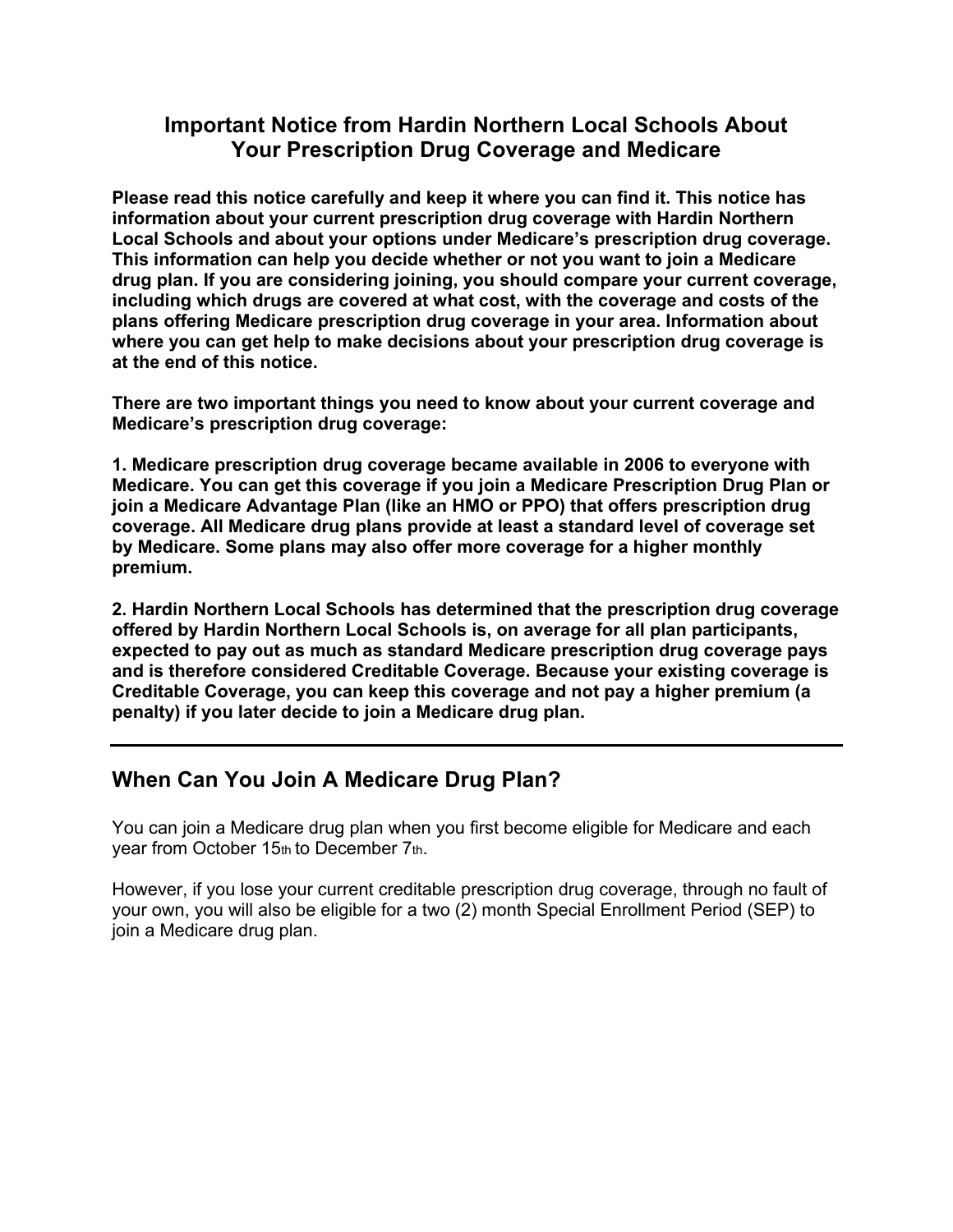# **What Happens To Your Current Coverage If You Decide to Join A Medicare Drug Plan?**

If you decide to join a Medicare drug plan, your current Hardin Northern Local Schools coverage will not be affected.

If you do decide to join a Medicare drug plan and drop your current Hardin Northern Local Schools coverage, be aware that you and your dependents will not be able to get this coverage back.

# **When Will You Pay A Higher Premium (Penalty) To Join A Medicare Drug Plan?**

You should also know that if you drop or lose your current coverage with Hardin Northern Local Schools and don't join a Medicare drug plan within 63 continuous days after your current coverage ends, you may pay a higher premium (a penalty) to join a Medicare drug plan later.

If you go 63 continuous days or longer without creditable prescription drug coverage, your monthly premium may go up by at least 1% of the Medicare base beneficiary premium per month for every month that you did not have that coverage. For example, if you go nineteen months without creditable coverage, your premium may consistently be at least 19% higher than the Medicare base beneficiary premium. You may have to pay this higher premium (a penalty) as long as you have Medicare prescription drug coverage. In addition, you may have to wait until the following October to join.

## **For More Information About This Notice Or Your Current Prescription Drug Coverage…**

Contact the person listed below for further information. **NOTE:** You'll get this notice each year. You will also get it before the next period you can join a Medicare drug plan, and if this coverage through Hardin Northern Local Schools changes. You also may request a copy of this notice at any time.

### **For More Information About Your Options Under Medicare Prescription Drug Coverage…**

More detailed information about Medicare plans that offer prescription drug coverage is in the "Medicare & You" handbook. You'll get a copy of the handbook in the mail every year from Medicare. You may also be contacted directly by Medicare drug plans.

For more information about Medicare prescription drug coverage:

Visit www.medicare.gov